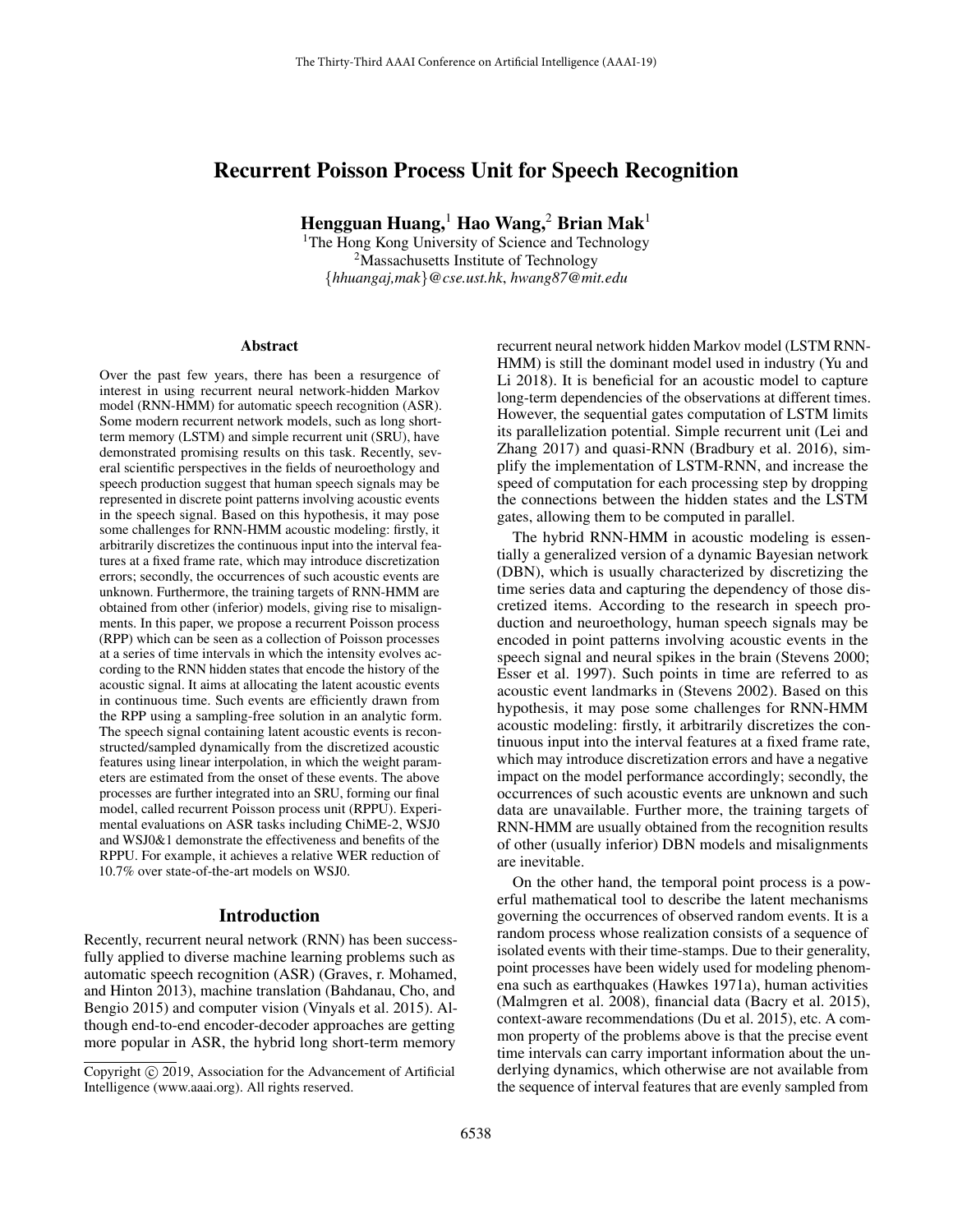the continuous signal. Major research in this area focuses on exploring the observed event data to model the underlying dynamics of the system, while our work attempts to deal with the situation where acoustic events are not available/observed even during training.

In this paper, we develop a deep probabilistic model called recurrent Poisson process unit (RPPU) to deal with the aforementioned problems. The hybrid ASR system under the above hypothesis can be factored into three steps:

- Allocate the training acoustic events localized in time at the HMM state level to better align with the training targets.
- Reconstruct/sample a series of acoustic features from the interval features originally sampled at a fixed frame rate from the allocated acoustic events.
- Follow the traditional ASR processing procedure using the newly reconstructed acoustic features as additional inputs.

The first step is achieved by constructing a recurrent Poisson process (RPP), which consists of a collection of homogeneous Poisson processes (Kingman 1992) at a series of time intervals. In the proposed point process, the intensity function is determined by an RNN hidden state encoding the past history of the acoustic signal. Sampling from intensity-based models is usually performed via a thinning algorithm(Ogata 1981), which is computationally expensive. Our method is sampling-free and it provides a solution in an analytical form which ensures computational efficiency. In the second step, the better aligned acoustic features are dynamically reconstructed through a linear interpolation in which the weight parameters are estimated from the acoustic events drawn from the RPP. Finally, those estimated acoustic features are provided to an RNN as additional input to perform the HMM state prediction in a traditional way.

The objective function of RPPU is designed to strike a balance between the generation of arrival times of the latent acoustic events for clean training data and encoding sufficient uncertainty to capture the variability caused by the discretization errors and misalignments. Notably, RPPU can be trained with the standard backpropagation through time (BPTT) (Werbos 1990). The experiments on CHiME-2, WSJ0 and WSJ0&1 show that our new model consistently outperforms the conventional LSTM, SRU and quasi-RNNs.

# Background and Related Work Modeling acoustic HMM states with RNN

A hybrid RNN-HMM ASR system (Graves, Jaitly, and Mohamed 2013) consists of an RNN estimating posterior probabilities for HMM states of context-dependent phones conditioned on the acoustic input. Typically, for a sequence of training examples  $[(\mathbf{x}_{t_1}, \mathbf{y}_{t_1}), (\mathbf{x}_{t_2}, \mathbf{y}_{t_2}), ..., (\mathbf{x}_{t_M}, \mathbf{y}_{t_M})]$ with  $\mathbf{x}_{t_i} \in \mathbb{R}^n$ ,  $\mathbf{y}_{t_i} \in \mathbb{R}^k$ , for  $1 \leq i \leq M$ , the acoustic feature  $x_{t_i}$  is given as inputs to the network, while the vector  $y_{t_i}$  denotes the ground truth and is represented by a onehot vector of K context-dependent HMM states. It can be represented by the following two equations:

$$
\mathbf{h}_{t_i} = G_{\theta}(\mathbf{x}_{t_i}, \mathbf{h}_{t_{i-1}}) \tag{1}
$$

$$
\hat{\mathbf{y}}_{t_i} = softmax(\mathbf{W}_y \mathbf{h}_{t_i} + \mathbf{b}_y)
$$
 (2)

where  $\mathbf{h}_{t_i} \in \mathbb{R}^r$  describes the hidden state. The first equation defines the state transition mapping, in which the hidden state  $h_{t_i}$  is a nonlinear function of the current input  $x_{t_i}$  and the previous hidden state  $\mathbf{h}_{t_{i-1}}$  and  $\theta$  is the parameter set of G.  $W_y$  and  $b_y$  are the weight matrix and the bias of the output layer respectively. The output mapping usually adopts the softmax function to calculate the predictions  $\hat{\mathbf{y}}_{t_i}$ . In this sense, the RNN can be viewed as the "state classifier" optimized by minimizing the negative log-likelihood or cross-entropy:

$$
-\log P(\mathbf{Y}|\mathbf{X}) = -\sum_{i=1}^{M} \sum_{k=1}^{K} \mathbf{y}_{t_i,k} \log \hat{\mathbf{y}}_{t_i,k} ,
$$
 (3)

where both the lengths of the input sequence  $X$  and the target context-dependent HMM state sequence  $Y$  are  $M$ ; the total number of context-dependent HMM states is  $K$  and they are usually generated by forcefully aligning the training utterance with its transcription using an inferior acoustic model such as a GMM-HMM. The ultimate goal of the hybrid ASR system is to generate the most likely words or phoneme sequence. This is done by running the Viterbi algorithm (Forney 1973) within the HMM framework.

One major limitation of hybrid acoustic modeling is that training targets are generated from a family of dynamic Bayesian network models, e.g., GMM-HMM and RNN-HMM, and the arbitrary discretization of the continuous acoustic signal could result in mis-alignments. Nonetheless, the capability of handling such uncertainty only comes from the conditional output probability density given the deterministic transition function of a standard RNN. To effectively deal with this issue, the acoustic RNN model must be capable of approximating the arrival time of each training target and reconstructing/sampling the acoustic features dynamically based on the estimated arrival time, and this is the main focus of our model.

## Poisson Process

A Poisson process is a temporal point process defined in continuous time, in which the inter-arrival times are drawn i.i.d from an exponential distribution. It has a strong renewal property that the process can probabilistically restart at each arrival time, independently of the past. This enables us to describe the probabilistic behavior of the process via the intensity function  $\lambda(t)$ , which is a non-negative function. Within a small interval  $[t, t + dt]$ , the probability of an arrival is  $\lambda(t)dt$ .

By considering a sequence of arrival times of acoustic landmarks  $L = \{t_1, t_2, \ldots, t_N\}$  sampled from a Poisson process  $\mathfrak P$  over an interval  $[0, T]$ , we have:

$$
L \sim \mathfrak{P}(g(\lambda(t)) \tag{4}
$$

$$
\Delta t_i = t_i - t_{i-1} \sim g(\lambda(t)) \tag{5}
$$

where g is the exponential density function;  $\Delta t_i$  is the interarrival time. We place the first landmark at time 0 for simplicity, and thus  $t_0 = 0$ . Given the observation of the previous landmark at time  $t_{i-1}$ , the probability that no landmark occurs up to time t since  $t_{i-1}$  is  $\mathbb{P}(t_i > t) = e^{\int_{t_{i-1}}^{t} -\lambda(t)dt}$ .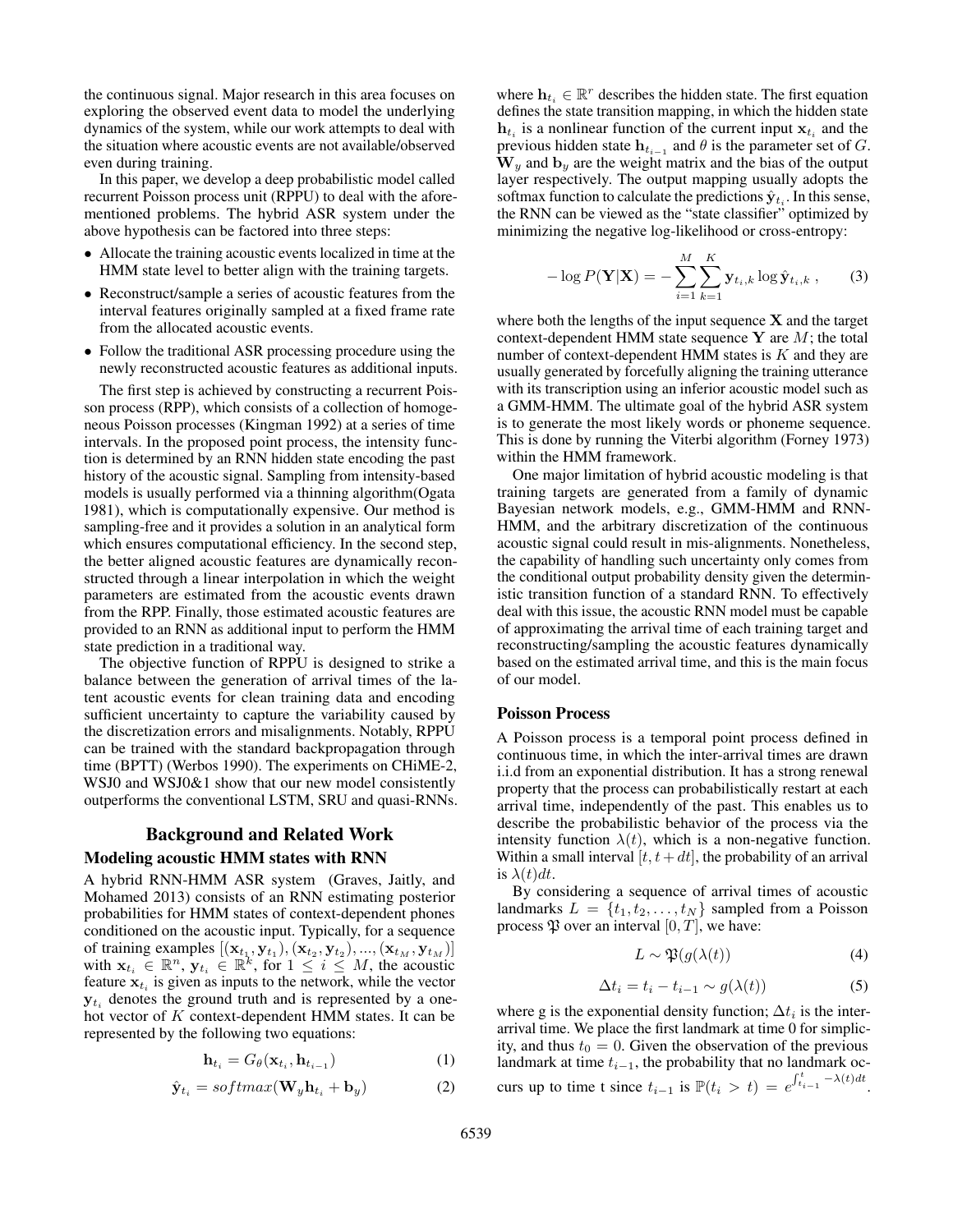Then, the probability that the first landmark lies in the interval  $[t_i, t_i + dt]$  since  $t_{i-1}$  is computed as the product of  $\mathbb{P}(t_i > t)$  and  $\lambda(t_i)dt$ , leading to the corresponding density function:

$$
f_i(t) = \lambda(t)e^{\int_{t_{i-1}}^{t} -\lambda(t)dt}
$$
\n(6)

By the strong renewal property, the likelihood of the whole arrivals  $L$  over an interval  $[0, T]$  takes the form:

$$
P(L|\lambda(t)) = \mathbb{P}(t_{N+1} > T) \times \prod_{i=1}^{N} f_i(t_i)
$$
  
=  $e^{\int_0^T -\lambda(t)dt} \prod_{n=1}^{N} \lambda(t_n)$  (7)

where  $\mathbb{P}(t_{N+1} > T)$  is the probability that no landmark is observed in the interval  $(t_N, T]$ . It may not be tractable as an integral over the intensity function does not always have an analytic expression. But it is not the case for a homogeneous Poisson process with a constant intensity.

### Related Work

Temporal point processes have been a principled framework for modeling phenomena on an event-by-event basis across a wide range of domains. It has originally been used for modeling earthquakes (Hawkes 1971b; 1971a) in seismology. More recently, in social network, a Hawkes process has been used to model timing and rich features of social interactions (Zhou, Zha, and Song 2013); in human activity modeling, Poisson Processes have been applied to model the inter-arrival time of human activities (Malmgren et al. 2008).

A major limitation of these existing works is that they often make strong assumptions about the generative processes of the event data, which may not be well-suited for real world problem. Therefore, most of the existing works focus on enhancing the flexibility of point process models, e.g., a nonparametric Bayesian approach of point processes have been explored in (Teh and Rao 2011); (Mei and Eisner 2017) extended the multivariate Hawkes process (Hawkes 1971a) to a neurally self-modulating multivariate point process using a continuous-time LSTM. Similarly, (Du et al. 2016) proposed a model based on marked temporal point process that models the event timings and the markers with the help of an LSTM. However, these methods focus only on modeling the observable (not latent) events, our proposed work try to develop a framework which explicitly models acoustic events as latent variables, consequently producing better phoneme-level alignment and leading to better ASR performance.

The closest work to ours in ASR is (Jansen and Niyogi 2009), where an acoustic model based on marked Poisson process was proposed for a sub-task of event-based ASR. This subtask requires the speech signal to be segmented prior to acoustic modeling. Therefore, the timings of the acoustic events are provided during training and the model parameters of intensity function are learned by simply using maximum likelihood estimation (MLE). In contrast, the annotations of such acoustic events are not available in our setting; hence directly supervised learning via MLE is not applicable for our task.

# Recurrent Poisson Process Unit

### Problem Formulation

Let us consider a time interval  $[0, t_N]$ , where time is discretized into N frames of duration 10ms. Given a sequence of acoustic features  $\mathbf{X} = \{\mathbf{x}_{t_1}, \mathbf{x}_{t_2}, ..., \mathbf{x}_{t_N}\}$ , our goal is to approximate a sequence of arrival times  $L =$  $\{\tilde{t}_1,\tilde{t}_2,\ldots,\tilde{t}_N\}$  so that a new sequence of acoustic features  $\mathbf{X} = {\{\tilde{\mathbf{x}}_{\tilde{t}_1}, \tilde{\mathbf{x}}_{\tilde{t}_2}, ..., \tilde{\mathbf{x}}_{\tilde{t}_N}\}}$  can be estimated which should align better with the given targets  $Y = {\mathbf{y}_{t_1}, \mathbf{y}_{t_2}, ..., \mathbf{y}_{t_N}}$  in terms of resolution and precision, and a more robust acoustic model can be learned from these newly estimated training samples.

### Recurrent Poisson Process

A recurrent Poisson process (RPP), consisting of a collection of homogeneous Poisson processes (Kingman 1992) for a series of time intervals, is a special type of temporal point process, in which the intensity function is determined by an RNN hidden state encoding the history of an acoustic signal. One may be tempted to learn the temporal point process simply using maximum likelihood estimation (MLE). Unfortunately, the annotation of the latent acoustic events in the acoustic speech signal is not available; hence direct supervised learning via MLE is not possible. Our RPP addresses this challenge by modeling these latent acoustic events as latent variables, which are then used as part of the generative process that is linked to the training targets.

Generate Timings for a Recurrent Poisson Process Assume that we are given N intensities  $\{\lambda_{t_1}, \lambda_{t_2}, \dots, \lambda_{t_N}\}$ , and a sequence of input features  $\{{\bf x}_{t_{1-d}},\ldots,{\bf x}_{t_1},{\bf x}_{t_2},\ldots,{\bf x}_{t_N}\}$  , in which  $d$  context frames are padded to the left. Suppose the starting acoustic landmark is at time  $t_{1-d}$  and it follows a homogeneous Poisson process with intensity  $\lambda_{t_1}$  at the interval  $[t_{1-d}, 2t_1 - t_{1-d}]$  which starts at time  $t_{1-d}$  and is centered at  $t_1$ . We will try to obtain the time estimate  $\tilde{t}_1$  of the first acoustic landmark, and then repeat the procedure to obtain the whole  $\tilde{L} = {\tilde{t}_1, \tilde{t}_2, \ldots, \tilde{t}_N}$ . To be more specific, given the  $(i - 1)$ -th acoustic landmark at the estimated time  $\tilde{t}_{i-1}$ and an interval  $[\tilde{t}_{i-1}, 2t_i - \tilde{t}_{i-1}]$ , the probability density of the next landmark being in this interval can be written as:

$$
f_i^*(t) = \frac{f_i(t)}{\int_{\tilde{t}_{i-1}}^{2t_i - \tilde{t}_{i-1}} f_i(t)dt} = \frac{\lambda_{t_i} e^{-\lambda_{t_i}(t - \tilde{t}_{i-1})}}{1 - e^{-2\lambda_{t_i}(t_i - \tilde{t}_{i-1})}} .
$$
 (8)

Then we can estimate the time for the  $i$ -th landmark as its expected value in following closed- form solution:

$$
\tilde{t}_{i} = \int_{\tilde{t}_{i-1}}^{2t_{i} - \tilde{t}_{i-1}} t f_{i}^{*}(t) dt
$$
\n
$$
= 2t_{i} - \tilde{t}_{i-1} + \frac{1}{\lambda_{t_{i}}} - \frac{2(t_{i} - \tilde{t}_{i-1})}{1 - e^{-2\lambda_{t_{i}}(t_{i} - \tilde{t}_{i-1})}}
$$
\n(9)

Generally, the aforementioned point process can be factored into N independent homogeneous Poisson processes. For the *i*-th sub-process with intensity  $\lambda_{t_i}$ , the arrival sub-sequence  $L_i$  is drawn:

$$
L_i \sim \mathfrak{P}_i(g(\lambda_{t_i}))\,. \tag{10}
$$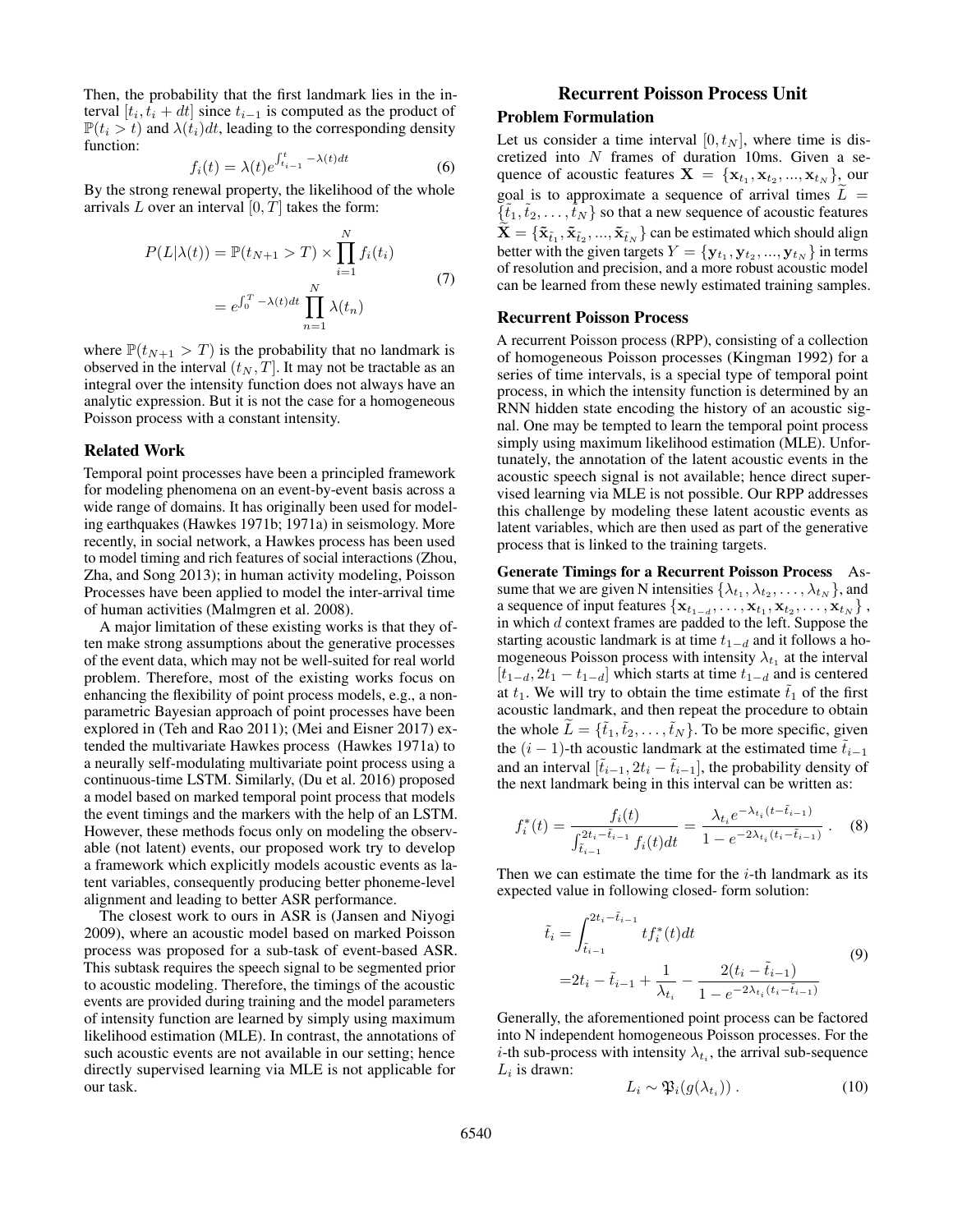If it has only one single arrival and  $L_i = \{t_i\}$ . Then, for a sequence of observations  $\mathbf{L} = \{L_1, L_2, \ldots, L_N\}$ , its likelihood is the following joint probability density:

$$
P(\mathbf{L}|\lambda_{t_1}, \lambda_{t_2}, \dots, \lambda_{t_N}) = \prod_{n=1}^N P(L_i|\lambda_{t_1}) \qquad (11)
$$

where

$$
P(L_i|\lambda_{t_1}) = \lambda_{t_i} e^{-\lambda_{t_i}(t_i - t_{i-1})}.
$$
 (12)

Conditional Intensity Function for a Recurrent Poisson Process In the neural spiking modelling (Snoek, Zemel, and Adams 2013), the intensity function of the neural spikes is usually conditioned on the external covariate. In a similar spirit, we determine our intensity function using the hidden state  $\tilde{h}_{t_i}$  of an RNN, which encodes the temporal dependencies among the past history of the acoustic signal  $X$ . To avoid the explosion of  $\frac{1}{\lambda t_i}$ , we define the inverse of the intensity function as:

$$
\frac{1}{\lambda_{t_i}} = c\sigma(\phi(\tilde{h}_{t_i})) + \epsilon \tag{13}
$$

such that the inverse of the intensity function is upper bounded by  $c$  and the intensity function is upper bounded by  $\frac{1}{\epsilon}$ . This is important as it limits the search space during optimization when  $\phi(\cdot)$  are neural networks, which transform the hidden states into a scalar.

# Recurrent Poisson Process Unit: Integrate Recurrent Poisson Process into RNN

The arrival time sequence of the acoustic landmarks generated from a recurrent Poisson process is on the real line. However, we are only given the discretized input sequence. The missing input vectors are reconstructed by linear interpolation as follows:

$$
\widetilde{\mathbf{x}}_{\tilde{t}_i} = \sum_{n=1}^{N} \mathbf{x}_{t_n} \max(0, 1 - |\tilde{t}_i - n|) \,. \tag{14}
$$

This enables the loss gradients to reach both the inputs and the estimated arrival times from the recurrent Poisson process.

In this paper, we use simple recurrent unit (Lei and Zhang 2017) to implement RNN. SRU simplifies the architecture of LSTM and dramatically reduces the computational time by dropping the connections between its hidden states and gates so that computation at the gates can be done in parallel.

Below are the updating formulas of recurrent Poisson process unit.

$$
\left[\hat{\mathbf{r}}_{t_i}, \hat{\mathbf{f}}_{t_i}, \hat{\mathbf{c}}_{t_i}\right] = \mathbf{W}_x\left[\mathbf{x}_{t_i}, \tilde{\mathbf{x}}_{\tilde{t}_i}\right] + \mathbf{b} \tag{15}
$$

$$
\mathbf{r}_{t_i} = \sigma(\hat{\mathbf{r}_{t_i}}) \tag{16}
$$

$$
\mathbf{f}_{t_i} = \sigma(\hat{\mathbf{f}_{t_i}}) \tag{17}
$$

$$
\mathbf{c}_{t_i} = \mathbf{f}_{t_i} \odot \mathbf{c}_{t_i-1} + (1 - \mathbf{f}_{t_i}) \odot \hat{\mathbf{c}}_{t_i} \tag{18}
$$

$$
\mathbf{h}_{t_i} = \mathbf{r}_{t_i} \odot tanh(\mathbf{c}_{t_i}) + (1 - \mathbf{r}_{t_i}) \odot \mathbf{W}_h [\mathbf{x}_{t_i}, \tilde{\mathbf{x}}_{\tilde{t}_i}] (19)
$$

where  $\mathbf{r}_{t_i}$  are the reset gate outputs;  $\mathbf{f}_{t_i}$  are the forget gate outputs;  $\mathbf{c}_{t_i}$  are the memory cell outputs;  $\mathbf{W}_x$  and  $\mathbf{W}_h$  are the weight matrices; b are the gate bias vectors;  $h_{t_i}$  are the

hidden state outputs; any quantity with a 'hat' (e.g.,  $\hat{\mathbf{c}}_{t_i}$ ) is the activation value of the quantity before an activation function activation value of the quantity before an activation function is applied;  $\odot$  is the element-wise multiplication operation;  $\sigma$ is the sigmoid function.

# Learning

Our design of the loss function aims at striking a balance between the generation of arrival times of the latent acoustic events for clean training data and encoding sufficient uncertainty to capture the variability caused by the discretization errors and misalignments.

We use the standard Poisson process as the prior for the recurrent Poisson process to restrict the complexity of the approximated recurrent Poisson process. We measure the distance between the recurrent poisson process and the standard Poisson process by Kullback–Leibler divergence in terms of the inter-arrival time distribution. The inter-arrival time distribution for the  $i$ -th sub-process is defined as an exponential distribution  $g(\lambda_{t_i})$ . Since all these distributions are independent, we can enjoy the additive property of KL divergence of these two processes:

$$
\sum_{i=1}^{N} KL(g_s(\lambda = 1) || g(\lambda_{t_i})) = \sum_{i=1}^{N} (\lambda_{t_i} - \log(\lambda_{t_i}) - 1)
$$
\n(20)

where  $g_s(\lambda = 1)$  is the inter-arrival time distribution for a standard Poisson process.

Although we assume the original arrival times of landmarks,  $\{1, 2, \ldots, N\}$ , are noisy, the negative likelihood of this "incorrect" time sequence can be a desirable regularizer to avoid overfitting in noisy conditions.

As such, the total loss is the sum of the cross-entropy loss, negative log likelihood of noisy arrival time and the KL divergence between the underlying recurrent Poisson process and the standard process:

$$
- \log P(\mathbf{Y}|\mathbf{X}) - \alpha \log(P(\mathbf{L}|\lambda_{t_1}, \lambda_{t_2}, \dots, \lambda_{t_N}))
$$
  
+  $\beta \sum_{i=1}^{N} KL(g_s(\lambda = 1) || g(\lambda_{t_i})))$  (21)

Since the negative log likelihood terms and the KL terms has exactly the same form in term of optimization. The final objective can be written as:

$$
-\log P(\mathbf{Y}|\mathbf{X}) + \gamma \sum_{i=1}^{N} (\lambda_{t_i} - \log(\lambda_{t_i})) \tag{22}
$$

where  $\gamma$  is the weight for the regularization term. We adopt the backpropagation through time (BPTT) for joinly training both recurrent Poisson process and recurrent Poisson process Unit.

### Experiments

### Datasets

We evaluated the proposed RPPU on three ASR corpora: ChiME-2 (Vincent et al. 2013), WSJ0 (Garofolo et al. 1993) and WSJ0&1 (Garofolo et al. 1993; Consortium and others 1994).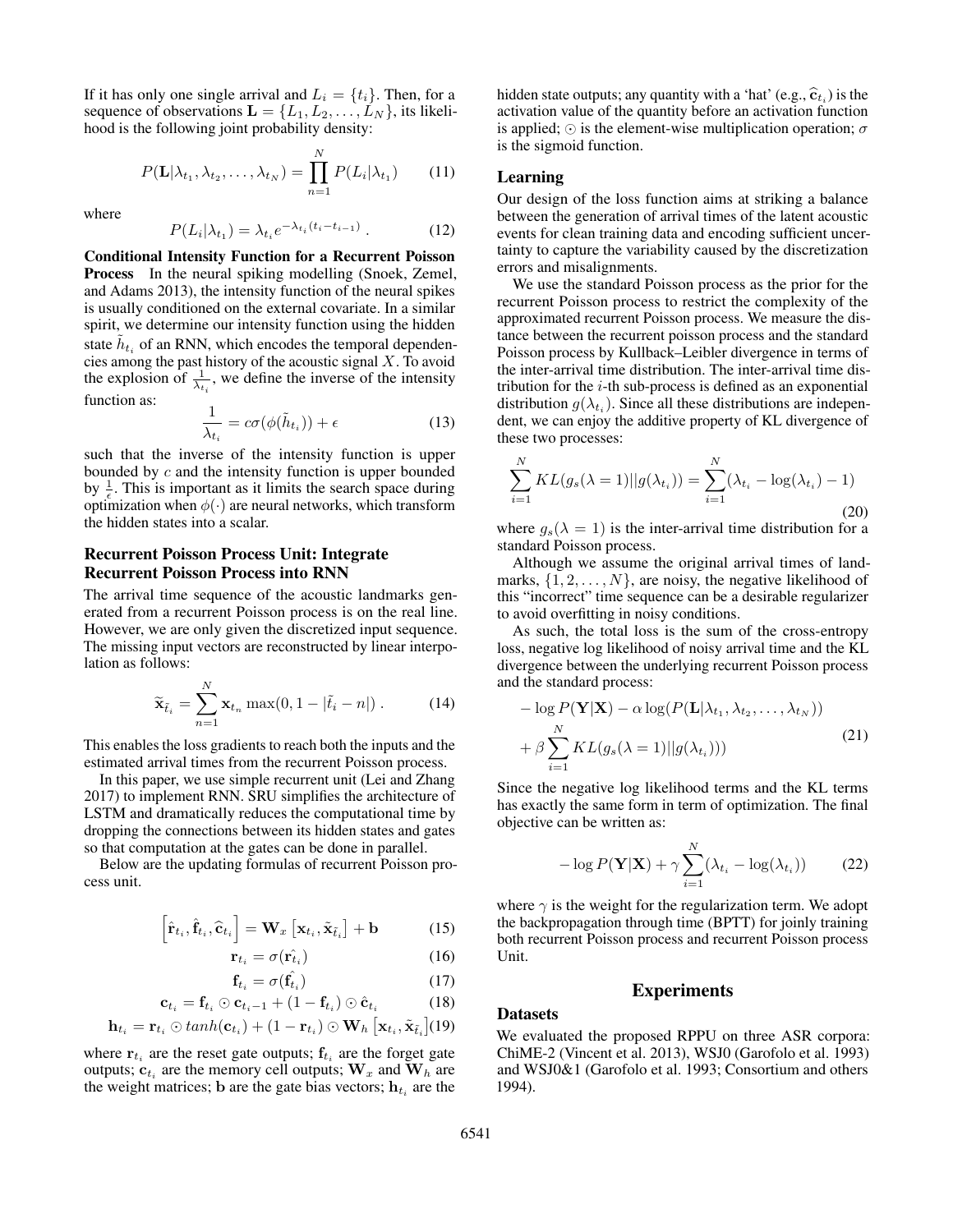Table 1: Model Configuraions for all datasets and the training time for CHiME-2. L: number of layers; N: number of hidden states per layer; P: number of model parameters; T: Training time per epoch (hr).

| Model       |    | N    | P    |      |
|-------------|----|------|------|------|
| <b>LSTM</b> |    | 2048 | 130M | 0.71 |
| <b>SRU</b>  | 12 | 2048 | 156M | 0.32 |
| Quasi-RNN   | 12 | 1024 | 117M | 0.22 |
| <b>RPPU</b> | 12 | 1024 | 142M | 0.37 |

CHiME-2 CHiME-2 corpus is a medium-large vocabulary corpus, which was generated by convolving clean Wall Street Journal (WSJ0) utterances with binaural room impulse responses (BRIRs) and real background noises at signal-tonoise ratios (SNRs) in the range [-6,9] dB. The training set contains about 15 hours of speech with 7138 simulated noisy utterances. The transcriptions are based on those of the WSJ0 training set. The development and test sets contain 2460 and 1980 simulated noisy utterances, respectively. The WSJ0 text corpus, consisting of 37M words from 1.6M sentences, is used to train a trigram language model with a vocabulary size of 5k.

WSJ0 WSJ0 is a clean speech corpus recorded in a clean environment using close microphones. The standard WSJ0 si-84 training set with 7138 clean utterances was used for acoustic modeling. The evaluation was performed on eval92- 5k which is a 5k-vocabulary non-verbalized test set, and the si-dt-05 dataset was used as the development set. The 5k trigram language model used for evaluation was trained from the WSJ0 text corpus.

WSJ0&1 WSJ0&1 is a complete Wall Street Journal speech corpus, which involves speech data from both WSJ0 and WSJ1. The training set WSJ0&1 si-284 with 36515 utterances contains approximately 80 hours of speech, 95% of which was used for training. The rest was used as the development set. The evaluation of WSJ0&1 was performed on the dev93-20k and eval93-20k test sets, both of which are 20k open-vocabulary non-verbalized test sets. The evaluation was performed with a 20k trigram language model trained from the transcription of WSJ0&1 si-284. We report the speech recognition performance in terms of word error rate (WER).

# Feature Extraction and Preprocessing

Acoustic hidden Markov models (HMM) based on Gaussianmixture model (GMM), LSTM, SRU and quasi-RNN were built. GMM-HMM models employed fMLLR-adapted (Gales and others 1998) 39-dimensional MFCC features. All neuralnetwork-based models used 40-dimensional Mel-filterbank coefficients (Biem et al. 2001) without their derivatives. Inputs of all neural networks consisted of the current frame together with its 4 right contextual frames. We performed per-speaker mean and variance normalization for the input to all the neural network models.

| Table 2: WER $(\%)$ on test set of CHiME-2. |  |  |  |
|---------------------------------------------|--|--|--|
|---------------------------------------------|--|--|--|

| Model            | <b>WER</b> |
|------------------|------------|
| DNN Kaldi s5     | 29.1       |
| <b>LSTM</b>      | 26.1       |
| <b>SRU</b>       | 26.2       |
| <b>Ouasi-RNN</b> | 26.1       |
| <b>RPPI</b>      | 24.4       |

## Training Procedure

GMM-HMM employed fMLLR-adapted 39-dimensional MFCC features and was trained using the standard Kaldi s5 recipe (Povey and others 2011). They were then used to derive the state targets for subsequent RNN training through forced alignment for ChiME-2, WSJ0 and WSJ0&1. Specifically, the state targets were obtained by aligning the training data with the DNN acoustic model through the iterative procedure outlined in (Dahl et al. 2012).

All RNNs were trained by optimizing the categorical cross entropy using BPTT and SGD. Prior to optimization, all the weight matrices were initialized following a LeCun Normal distribution introduced in (Klambauer et al. 2017). We applied a dropout rate of 0.1 to the connections between recurrent layers. The learning rate for LSTM/SRU, Quasi-RNN and RPPU models was initially set to 0.25, 0.2, and 0.07 respectively. We decayed the learning rate until it went below  $1 \times 10^{-6}$ .

Models We adopted SRU as the building block to construct the proposed RPPU and compare our proposed model with the following baselines: (i) The LSTM with three stacked layers; (ii) SRU with 12 stacked layers; (iii) quasi-RNN with 12 stacked layers and the highway connection (Lei and Zhang 2017).

The LSTM has only three stacked layers because we did not observe WER reduction by stacking more layers. To ensure similar numbers of model parameters for different models, we set the number of hidden states per layer to 2048 for both LSTM and SRU, and 1024 for both quasi-RNN and RPPU. The filter width of quasi-RNN was 3, which ensured a similar number of parameters for the RPPU. Our RPPU had 2 context frames padded to the left of the input and two previous hidden states padded to the left of the input of each hidden RPPU layer. For simplicity, in the intensity function of RPPU,  $c$  was set to 100 and  $\epsilon$  was set to 0.01 (these two hyperparameters can be tuned to further improve performance).

### Results and Analysis

Results on CHiME-2 Table 1 shows the model configurations of the baseline models and the new RPPU model for all datasets. The training time per epoch for CHiME-2 is also provided. The timing experiments used the Theano package and were performed on a machine running the Ubuntu operating system with a single Intel Core i7-7700 CPU and a GTX 1080Ti GPU. Each model took around 25 iterations, and their average running time is reported. We can see that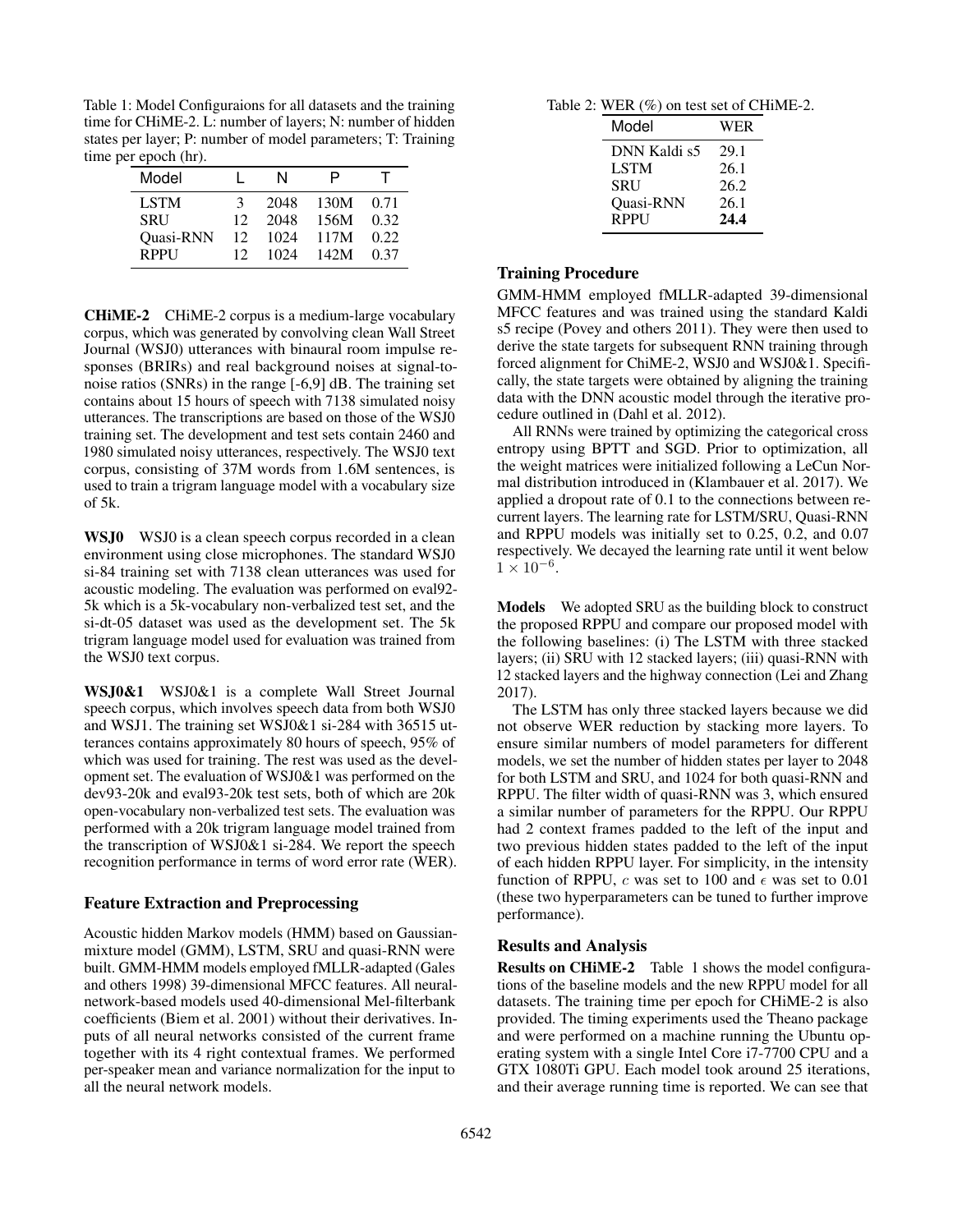| Model            | $-6$ Dh | $-3$ D <sub>b</sub> |      | $0Dh$ $3Dh$ | 6 Dh | 9 Dh |
|------------------|---------|---------------------|------|-------------|------|------|
| <b>LSTM</b>      | 42.4    | 33.5                | 26.7 | 21.1        | 17.3 | 15.3 |
| <b>SRU</b>       | 42.5    | 34.O                | 26.2 | 22.2        | 17.4 | 15.1 |
| <b>Ouasi-RNN</b> | 42.1    | 32.8                | 27.8 | 20.8        | 17.5 | 15.6 |
| <b>RPPU</b>      | 39.9    | 31.1                | 24.9 | 20.3        | 16.0 | 13.2 |



Figure 1: WER on Development set of CHiME-2 by varying the weight of the regularization term

SRU is much faster than LSTM and our RPPU runs almost as fast as SRU while having a similar number of parameters.

Table 2 shows the word recognition performance of the baseline models and the new RPPU model for CHiME-2. Firstly, we can see that all of our RNN baselines achieve a similar WER. These baselines perform much better than the DNN baseline from Kaldi s5. Our proposed RPPU performs the best among all the candidates in terms of WER, outperforming the RNN baselines by about 1.7% absolute. We also report the detailed WERs as a function of the SNR in CHiME-2 shown in Table 3. For all SNRs, the RPPU outperforms other models by a large margin. This suggests that incorporating the recurrent Poisson process into RNN structures lends itself to the model's robustness.

To validate the effectiveness of the regularization term in RPPU for CHiME-2, we varied its weight  $\gamma$  to find the best configuration, as can be seen in Figure 1. We obtained the best performance in the development set when the weight  $\gamma$ is around 0.08. We hence set  $\gamma$  to 0.08 as our final configuration based on this observation. These results indicate the effectiveness of our proposed objective function.

Analyze the Property of RPP Here, we took the generated time points from the recurrent Poisson process (RPP) of the 5 th layer of RPPU to perform both qualitative and quantitative analyses.

The standard Poisson process is the prior of the RPP in RPPU; hence we used the distance between the estimated value and its mean to approximately measure RPP's flexibility. To better understand how RPP works, we randomly took two utterances "423c02162" and "423c02166" at 9DB and -3DB SNR respectively, from the development set and gener-



Figure 2: Arrival times produced by RPPU at each time steps. The yellow points represent the mean of a standard Poisson process. The blue pluses and red stars represent the generated time points estimated from the randomly chosen utterance at 9DB and -3DB SNR, respectively.

Table 4: Similarity with the ground-truth phoneme-level alignment for our baseline and estimated alignment using RPP on development set of CHiME-2

| Alignment type                | Similarity(%) |
|-------------------------------|---------------|
| Baseline alignment            | 55.5          |
| Estimated alignment using RPP | 64.7          |

ated the associated arrival times from the RPP. We display the estimated time points associated with acoustic events at two different SNRs in Figure 2. We can see that as the noise level increases, the estimated time points go towards the mean of a standard Poisson process. This suggests that RPPU can produce the time points based on the noise level: less flexibility is allowed for RPP's point generation when the data is too noisy.

To evaluate how these generated time points can be helpful in better aligning the acoustic inputs with the acoustic HMM states, we conducted the analysis on the development set of CHiME-2. Notice that the noisy CHiME-2 data is generated from the clean WSJ0 data; thus the ground-truth alignments of the development set of WSJ0 serve also as the ground-truth alignments for the corresponding development set of CHiME-2 data. Here, the ground-truth phoneme-level alignment for development set of CHiME-2 is obtained by forced aligning the development set si-dt-05 of WSJ0 using the WSJ0 fMLLR-based DNN acoustic model.

We firstly obtained the baseline frame-level alignment by force aligning the CHiME-2 noisy development set using CHiME-2 DNN, which is the model we used to derive the training labels of CHiME-2 RNNs. It is then transformed to phoneme-level alignment, serving as our baseline phonemelevel alignment. We then used the generated time points from RPP to obtain an estimated phoneme-level alignment by replacing the integer time indices of the baseline frame-level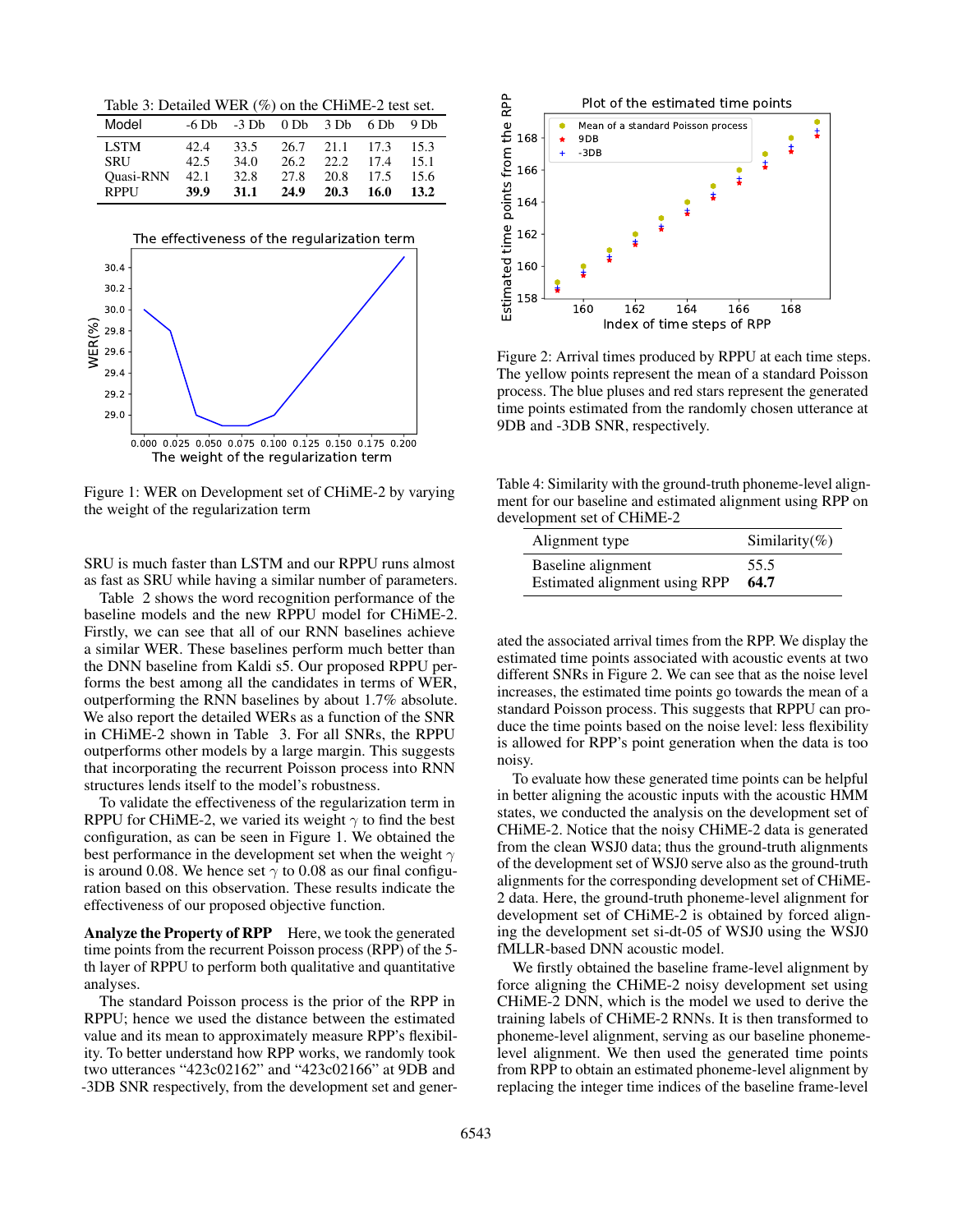| <b>DAU APARAMANA ANG ATAWA ATAWA ATA</b><br>استيباباتها           |  |                     |  |   |  |  |                 |     |                 |   |
|-------------------------------------------------------------------|--|---------------------|--|---|--|--|-----------------|-----|-----------------|---|
| <b>#WWW##WWW#WWW###WWW#WWW#WWW#</b><br>htoppyrium) <mark>.</mark> |  |                     |  |   |  |  |                 |     |                 |   |
|                                                                   |  |                     |  |   |  |  |                 |     |                 |   |
| ,,,,,,,,,,,,,,,,,,,,,,,,,,,,,,,,,                                 |  | <b>A FAA DUNNER</b> |  |   |  |  |                 |     |                 |   |
| <b>SIL</b>                                                        |  | AE1                 |  | F |  |  | ER <sub>0</sub> | AH0 | <b>TH</b>       |   |
| <b>SIL</b>                                                        |  | AE1                 |  | F |  |  | ER <sub>0</sub> |     | AH0             |   |
| <b>SIL</b>                                                        |  | AE1                 |  | F |  |  | ER <sub>0</sub> |     | AH <sub>0</sub> | m |

Figure 3: In the text grids, the first tier represents the ground-truth alignment generated from the clean utterance of WSJ0. The second tier represents our baseline alignment generated from the noisy utterance of CHiME-2, and the last tier denotes the corresponding estimated alignment using RPP. The blue line and the yellow line in the middle spectrogram represents pitch and intensity, respectively.

Table 5: WER (%) on evaluation set eval92-5k of WSJ0.

| Model                   | WER |
|-------------------------|-----|
| DNN (Chen and Mak 2015) | 3.2 |
| <b>LSTM</b>             | 2.8 |
| <b>SRU</b>              | 2.8 |
| Quasi-RNN               | 2.8 |
| <b>RPPU</b>             | 2.5 |

alignment with such time points and then transforming it to the phoneme-level alignment. We compared it with both the ground-truth and the baseline alignment on phoneme-level to see how RPP works.

We define the similarity between two alignments by calculating the percentage of their overlaps in time. The similarity with the ground-truth alignment for the baseline and the estimated alignment using RPP are shown in Table 4. We can see that the similarity of estimated alignment achieves 9.2 % absolute gains. This demonstrates RPPU's capability in automatically aligning the acoustic inputs with the HMM state targets.

Apart from the quantitative analysis, we show one example using Praat (Boersma and others 2002) to better understand how RPPU works. This example is the partial alignment of the randomly chosen utterance "050c01017" within the duration of the first 0.47 seconds. As shown in Figure 3, the third tier, which corresponds to the estimated alignment, is aligned much better with the ground-truth alignment shown in the first tier than the baseline alignment in the second tier. Interestingly, it seems that the first boundary in the textgrids can be determined by the intensity in the yellow line, and that the right boundary of 'F' can be determined by the rising of the pitch. The estimated alignment fits better with the clean alignments in terms of those two boundaries. This might suggest that RPPU is capable of predicting the arrival of some acoustic events from some traits of the audio signal.

Results on WSJ0 To evaluate how RPPU behaves in a clean condition, we applied our method to WSJ0 which contains the clean utterances from which the CHiME-2 cor-

### Table 6: WER (%) on evaluation sets of WSJ0&1.

| Model       | dev93-20k | eval93-20k |
|-------------|-----------|------------|
| <b>LSTM</b> | 7.4       | 6.8        |
| <b>SRU</b>  | 7.5       | 6.8        |
| Quasi-RNN   | 7.4       | 7.0        |
| <b>RPPU</b> | 6.9       | 6.2        |

pus was derived. We used the same model configurations of CHiME-2 for all RNN models. From Table 5, we can observe that all three RNN baseline systems using Mel-filterbank features achieve a WER of 2.8%. These results are comparable to the prior work using DNN (Chen and Mak 2015). Our RPPU achieves the best WER of 2.5%, yielding 10.7% relative performance gain over the other RNN baseline systems.

Results on WSJ0&1 We also conducted experiments on a larger corpus, WSJ0&1. The same model configurations of CHiME-2 were applied on all RNN models in WSJ0&1. The recognition results are shown in Table 6. We can see that our best baseline LSTM achieves WER of 7.4% and 6.8% and our RPPU gives the lowest WER of 6.9% and 6.2% on dev93-20k and eval93-20k test sets, respectively. Overall, the RPPU achieves 6.8% and 9.1% relative WER reductions over the best LSTM baseline system on the two test sets.

### Conclusion

We propose a novel model that can address hybrid acoustic modeling by incorporating the proposed recurrent Poisson process (RPP) into a recurrent neural network (RNN). We show that our model can generate much better alignments while performing the HMM state modeling. Our experiments on CHiME-2, WSJ0 and WSJ0&1 show that our method achieves much better results than several RNN baselines in ASR.

# Acknowledgements

The work was partially supported by grants from the Research Grants Council of the Hong Kong Special Administrative Region, China (Project No. HKUST16215816 ).